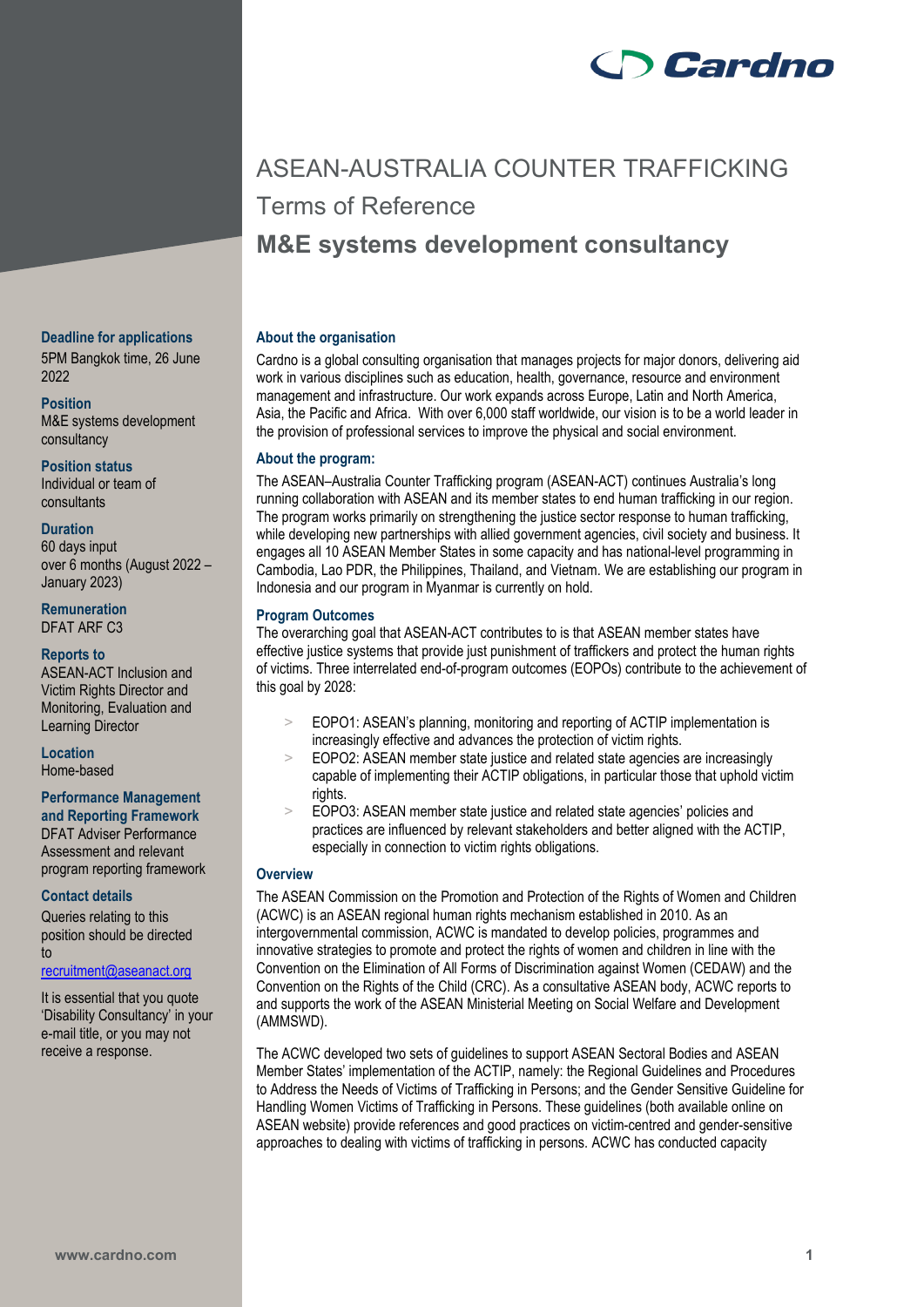

# **Child protection**

Cardno is committed to child protection and safeguarding the welfare of children in the delivery of our International Development programs. Recruitment and selection procedures reflect this commitment and will include relevant criminal record checks.

## **Cardno is an equal opportunity employer**

Cardno encourages women to apply. Cardno recognises the moral and legal responsibility to provide an equal opportunity workplace by ensuring that all recruitment and selection decisions are based on the best qualified and experienced candidate who can perform the genuine inherent requirements of the position.

## **Cardno is committed to Safety and the Prevention of Sexual Abuse and Harassment (PSEAH), Child Protection and bribery prevention**. We

want to engage with the right people to deliver our client programs. As part of our approach you will be subjected to formal background screening, criminal record checks, employment verification, and periodic compliance checks. All Cardno staff receive safety, compliance and safeguards training and are responsible for contributing to a safer working culture.

building activities for frontline responders, ASEAN bodies and key stakeholders based on these guidelines.

In June 2021, ASEAN-ACT in collaboration with the ACWC developed a multi-year project with a primary objective of contributing to the broader improvement of victim protection and just punishment to their traffickers by applying victim-centred and gender-sensitive approaches in all stages of victim assistance and protection – from victim identification, legal assistance, recovery, return and reintegration to investigation, prosecution and adjudication process. One of the activity under this project is the support to monitoring of victim-centred and gender-sensitive approaches in counter–trafficking in persons (CTIP) responses.

# **Scope and Objectives of the Study**

The main objective of this consultancy is to develop a monitoring and evaluation (M&E) system on the adoption and monitoring of the ACWC's Regional Guidelines and Procedures to Address the Needs of Victims of Trafficking in Persons, the Gender Sensitive Guideline for Handling Women Victims of Trafficking in Persons, and the ASEAN Do No Harm Guide. This activity will contribute to overall goal: to have a common understanding, consistent approach and ensure quality of monitoring and reporting on the adoption and implementation of the Regional Guidelines and Procedures to Address the Needs of Victims of Trafficking in Persons, the Gender Sensitive Guideline for Handling Women Victims of Trafficking in Persons, and the ASEAN Do No Harm Guide.

The following are sub-objectives of this consultancy:

- To develop a M&E system that can be used by ACWC, ASEAN member states and other key CTIP stakeholders, on the adoption and implementation of victim-centred and gender-sensitive approaches in ASEAN Sectoral Bodies and ASEAN Member States, in line with the ACWC M&E framework outlined in its Work Plan 2021–2025.
- > To support the consistent collection of data for the purpose of monitoring the adoption and implementation of victim-centred and gender-sensitive approaches in ASEAN Sectoral Bodies and ASEAN Member States.
- > To have an approach on how the M&E system can be embedded with or promoted for use by ACWC, ASEAN bodies and relevant AMS agencies, consistent with the ACWC Work Plan 2021–2025.

# **Key stakeholders**

The key stakeholder for this consultancy is the ASEAN Commission on the Promotion and Protection of the Rights of Women and Children (ACWC) and the ASEAN Secretariat. ASEAN-ACT and the program donor, DFAT, are also important stakeholders.

#### **Areas of responsibility**

The consultant will work under the supervision of ASEAN-ACT Inclusion and Victim Rights Director (IVRD) and ASEAN-ACT Monitoring, Evaluation and Learning Director and in close coordination with the ASEAN Secretariat with the following key responsibilities:

- > Facilitate the development of a M&E system in accordance with the objectives of this consultancy, working closely with the ACWC for guidance and ASEAN-ACT.
- > Develop a M&E system consistent with the ACWC M&E framework using a suitable approach to M&E system development, for example adopting a utilisation-focused approach.
- > Conduct meetings, interviews and workshops in line with agreed consultancy plan outlined in the inception report.
- > Work consultatively and collaboratively with ASEAN-ACT and with the ACWC, in all aspect of the consultancy and in implementing the consultancy plan.
- > Manage and implement the agreed consultancy plan.
- Develop and deliver quality deliverables or outputs in a timely manner and in accordance with the consultancy contract and agreed consultancy plan.
- > Identify any risk and directly liaise with ASEAN-ACT on how to mitigate identified risk.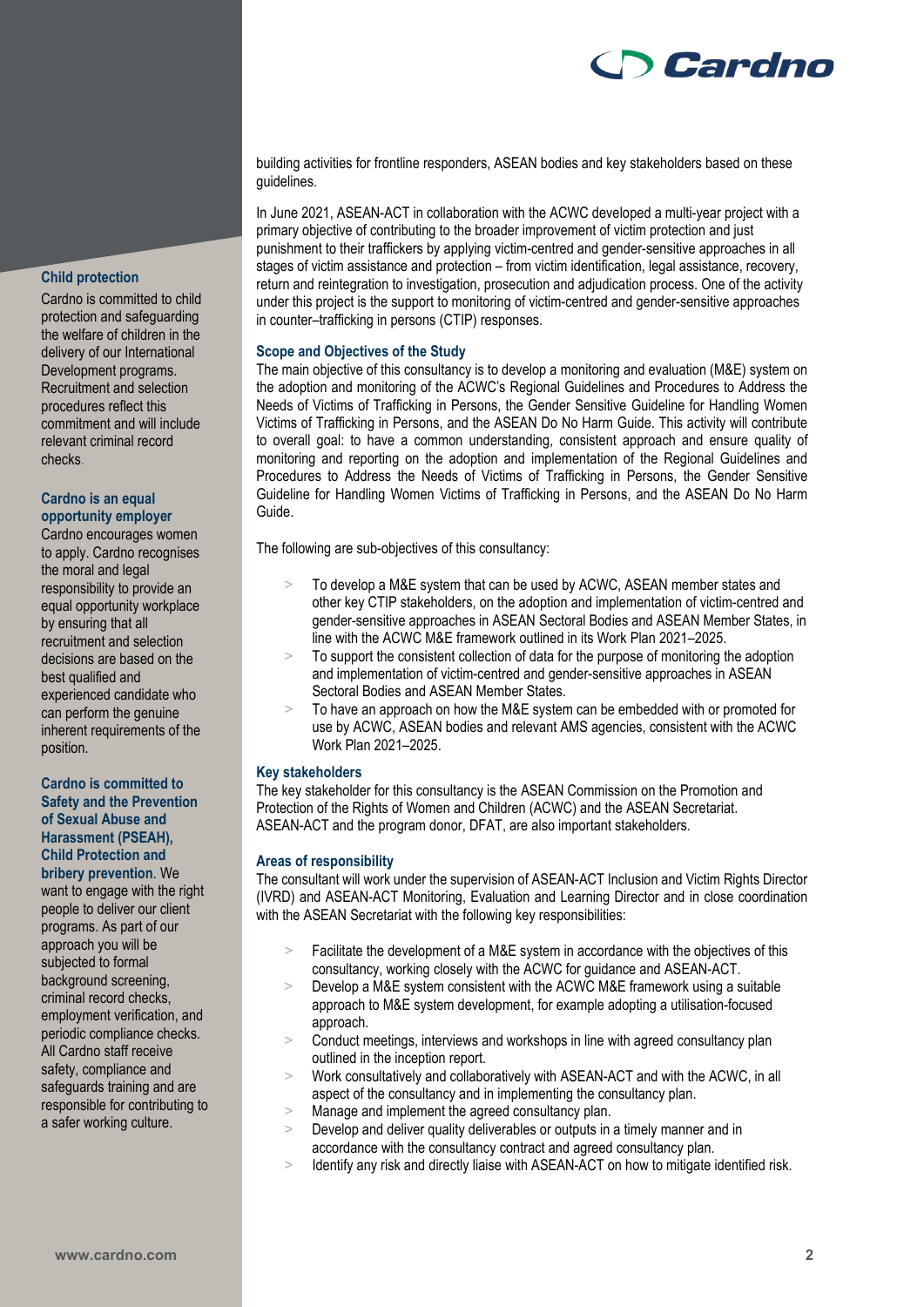

- > ASEAN-ACT will provide the following assistance to the consultant:
- > Provide relevant materials and related documents needed for literature review
- > Provide support in arranging meetings, interviews or workshops<br>> Liaise with ACWC and the ASEAN Secretariat, including the idea
- Liaise with ACWC and the ASEAN Secretariat, including the identification of key stakeholders
- > Arrange translation services
- > Provide logistic and administrative support

### **Expected outputs of the consultancy**

The consultancy is expected to deliver the following outputs within the agreed timeline:

- Inception report outlining the consultancy plan, with approach/methodology and timeframe of the consultancy. The inception report will also include the proposed outline of the M&E system, and outline of the M&E guide – with brief description of contents.
- > A draft M&E system on the adoption and implementation of victim-centred and gendersensitive approaches to CTIP.
- > A final M&E system and guide that includes indicators, M&E plan, methodology for data collection, data collection tools and resources needed for M&E.
- A consultancy completion report includes description of the consultancy approach, the development of the guide, consultation process and testing of the toolkit. The completion report will also include a proposed roll-out of the guide and change management approach for ACWC.

#### **Selection criteria**

Qualification and experience:

Technical:

- > Demonstrated understanding and experience (minimum of 7 years) in developing and designing M&E system in a development context.
- Demonstrated strong experience in managing or directing the implementation of an M&E system in a development context. Experience in developing or implementing M&E systems within justice sector in Asia–Pacific region is an advantage.
- > Experience in integrating gender equality, disability and social inclusion in developing M&E systems.
- > Experience in counter–trafficking in persons sector will be an advantage but not mandatory.
- > Planning and coordination: demonstrated strong planning and coordination skills, demonstrated ability to manage activities, and coordinate or work with diverse group of professionals.
- Communication and teamwork: good interpersonal skills, with excellent command of English, written and spoken is mandatory.
- > Fluency and demonstrated competency in another ASEAN language will be highly regarded.
- > Demonstrated ability to work effectively with others, including strong experience in cross-cultural and international settings.
- > Qualifications and other experience: postgraduate or advance qualifications in a field relevant to monitoring and evaluation, e.g. social development, information management, research, international studies.
- > Knowledge and experience of Australian Government development programs is desirable.

## **How to Apply**

Send an email to [recruitment@aseanact.org](mailto:recruitment@aseanact.org) with:

- (a) A letter of interest, of not more than 5 pages outlining proposed approach to the consultancy and brief response to the selection criteria
- (b) curriculum vitae of all proposed research team
- (c) The words 'M&E systems development consultancy' in the email subject.